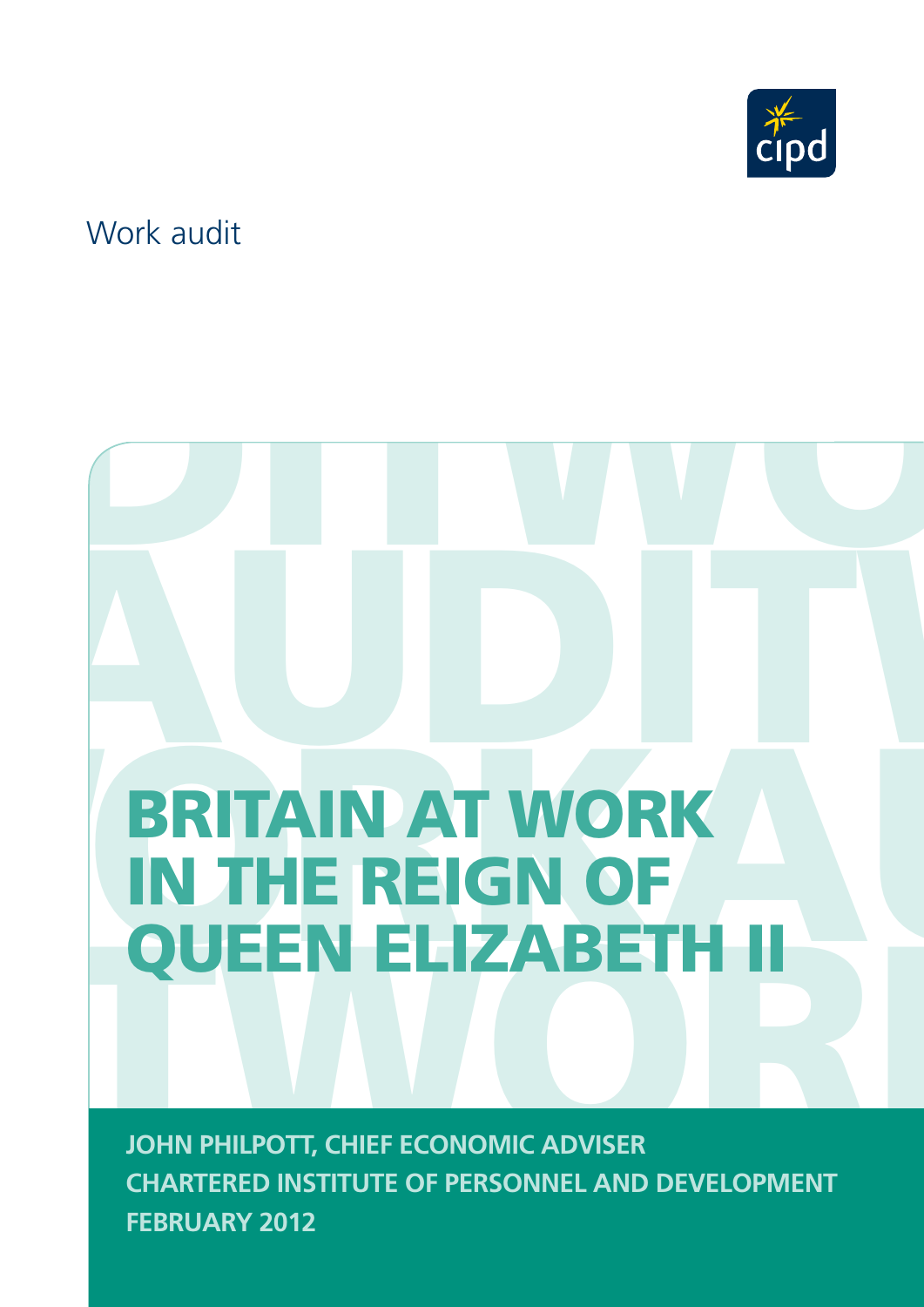'Death of the King.' So announced the late London edition of *The Times* newspaper on Thursday, 7 February 1952. The inside pages were dominated by a detailed review of the life of the late King George VI, plus some background on the 25-year-old new Queen, Elizabeth II. The front page, meanwhile, printed a long list of situations vacant, mostly for professional or skilled technical positions and an array of domestic jobs as nannies, cooks and housemaids. The paper also reported news of serious staff shortages affecting rail services. The monarchy had passed to a new generation but working life went on much as before.

In the six decades since, work has continued to be the warp and weft of everyday life. In 2012, even in the wake of the worst economic recession in the Queen's reign, there are millions more people in work in the UK than in 1952. The Queen's subjects may devote more of their available time to leisure but the UK has not become the kind of 'leisure society' predicted by the futurologists of yesteryear. But if work is as much a central part of life as ever, work has changed in ways that could not be imagined when Elizabeth II acceded to the throne.

Working life in Britain in the past 60 years has been shaped by the interaction of all manner of economic and social forces. Macroeconomic ups and downs have determined the overall availability of work at different times, while the underlying pattern of work has evolved in response to a combination of market, technological and social developments, most obviously globalisation, privatisation, digitisation and the increased participation of women in the labour market. New types of jobs have emerged to meet changing market demands. The organisation and management of work has likewise had to adjust, not only to structural change in the demand for staff but also to change in the way people want to supply their labour, notably the increased desire for flexible working hours.

Occasions such as the Queen's Diamond Jubilee therefore provide a useful opportunity to reflect on the past and this Work Audit looks back at how our working lives have changed in the reign of Elizabeth II. Since comparable data stretching from the 1950s to the present are not always available, comparisons covering the entire period are in some instances approximate rather than precise while others look only at shorter periods.

#### **The expanding workforce**

The UK population is today a fifth larger than in 1952 – up from 50 million to 62.3 million in 2010 (Table 1). At the same time, the number of people participating in the workforce – either in jobs or actively looking for work – has expanded from 23 million to nearly 32 million.

In 2012, around 77% of people of working age are in the workforce, compared with 60% in the 1950s. But this overall increase masks significant differences between men and women.

The proportion of working-age men active in the workforce has fallen from 88% to 83%. The female activity rate, by contrast, has shot up from 35% to almost 71%. As a result, women now make up 46% of the workforce, an increase of 16 percentage points over 1952.

The gender shift has resulted from an interaction of economic, technological, social and cultural factors that together mean that women are both more willing and better able to enter the labour market. As women gained greater equality of opportunity, the increased efficiency and falling real cost of household domestic appliances raised substantially the productivity of housework. The arrival of washing machines, microwave ovens and convenience foods, etc, has meant that housework can be completed in fewer hours. But, rather than enjoy this higher productivity in the form of greatly increased leisure time, women have preferred to assert their growing equality of status and overall contribution to society by supplying more of their available time to paid work.

The age as well as gender structure of the workforce has also shifted. In 1952, one in three people in the workforce was aged under 25; in 2012, the figure is one in seven. And our island race is far more racially and culturally diverse, including more than 7 million people (12% of the population) born outside the UK. In 1952, by contrast, the country was only just starting to receive the first waves of large-scale commonwealth immigration, which had begun in the late 1940s.

#### **How much work?**

Although commentators have for decades proclaimed 'the end of work', even after the recession there are at present some 29 million people in employment, 6 million more than in the late 1950s (Table 2).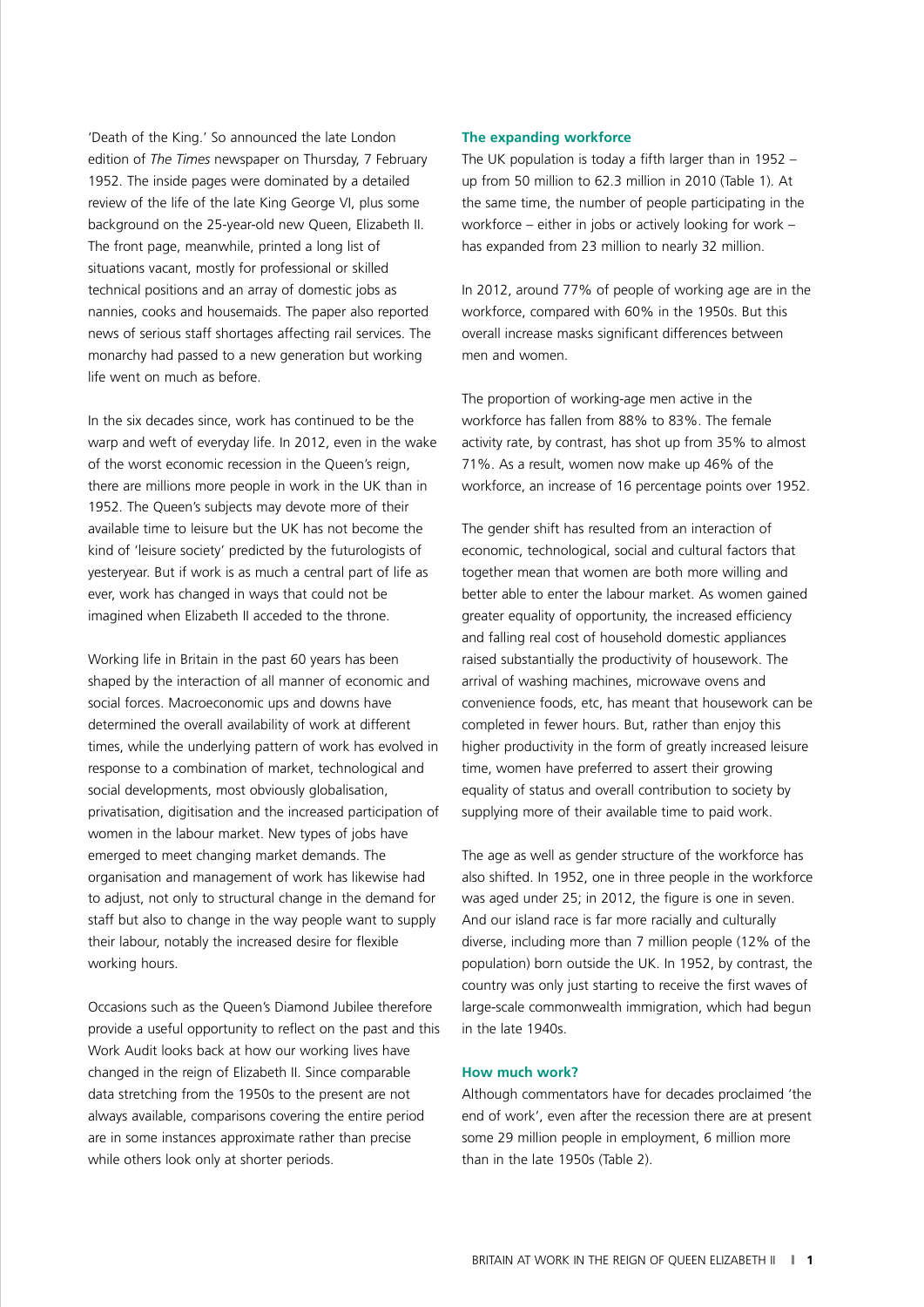However, the number of people in work is not the best measure of how 'work rich' the country is. This is best illustrated by the employment rate, which shows how much paid work there is relative to the size of the population of working age, and the volume of employment as measured by the total number of hours being worked each week.

The UK working age employment rate currently stands at 70.3%. This is below the peak of around 73% achieved prior to the recession of 2008–9. Broadly consistent figures are only available back to 1959, at which time the employment rate was 72%.

As for the volume of work being undertaken, although there are no directly comparable figures available, a reasonable estimate – based on the level and balance of full- and part-time employment in the early 1950s – is that the 920 million hours at present worked each week in the UK is roughly equivalent to the number worked in 1952. However, the value of output of the economy is around four times greater, so the employed workforce has become much more productive, enabling the country to enjoy a much higher level of income for the same amount of work. Britons are working much smarter and less hard than in the 1950s, though at present output per hour worked is 16% lower than in France, 18% lower than in Germany and 23% lower than in the United States.

Similarly, the fact that total hours are the same while the total number of people employed has increased means that the UK has undergone a process of informal 'worksharing' since the 1950s, with a fall of 10 hours in the length of the average working week.

In the 1950s only 4% of people worked part-time; 60 years later the proportion is one in four (6.5 million employees). In the 1950s, there were relatively few parttime jobs and most full-timers worked a fairly standard week (including overtime) of around 48 hours, if in manual jobs, or 40 hours if non-manual, with the average working week at around 42 hours. Today, with the far greater incidence of part-time workers, the average working week stands at just under 32 hours (37 hours for full-timers). But the distribution of hours is nowadays far less bunched together than in the past. While 8% of employees work 15 or fewer hours a week, 17% work more than 45 hours.

# **The changing gender balance at work**

Changes in the level of employment and the employment rate parallel the changing gender balance in the workforce. While the female working age employment rate has risen from 46% to 66% since the late 1950s (having reached 67% before the recession of 2008–9), the male employment rate has fallen from 96% to 75% (having stood at 79% before the recession). So whereas 60 years ago well over two-thirds of people in paid work were men – and virtually all men of working age had a job – the male share of employment has fallen to 53%.

The changing gender balance at work is sometimes wrongly blamed on 'women taking men's jobs'. What has actually happened is that women have in particular taken a bigger share of the new part-time jobs created in the UK since the 1950s, while men have been relatively hard hit by the shift in employment from manufacturing to services (see next section), which until recently resulted in a tendency for older men to leave the labour market well before reaching state pension age.

# **De-industrialisation**

When Queen Elizabeth began her reign, the economy displayed characteristics that would have been familiar to Queen Victoria in the nineteenth century when the nation was still the 'workshop of the world'.

Britain in the 1950s was a powerful trading nation, with manufacturing accounting for a third of total national output and 40% of total employment. Manual employment in heavy manufacturing and coal mining was the order of the day, with large citadel-like private and public corporations engaged in the mass production of standardised products.

Sixty years on and the picture is very different. Although globalisation has opened up new markets and bestowed considerable economic advantages, traditional heavy industries have lost out to lower-cost overseas competitors. The manufacturing sector as a whole has had to become more cost- and quality-conscious, requiring better application of advanced technology and improved methods of working. In the process the number of manufacturing jobs has fallen from 8.7 million in 1952 to 2.5 million at present, the share of manufacturing jobs in total employment falling from over a third to 8%.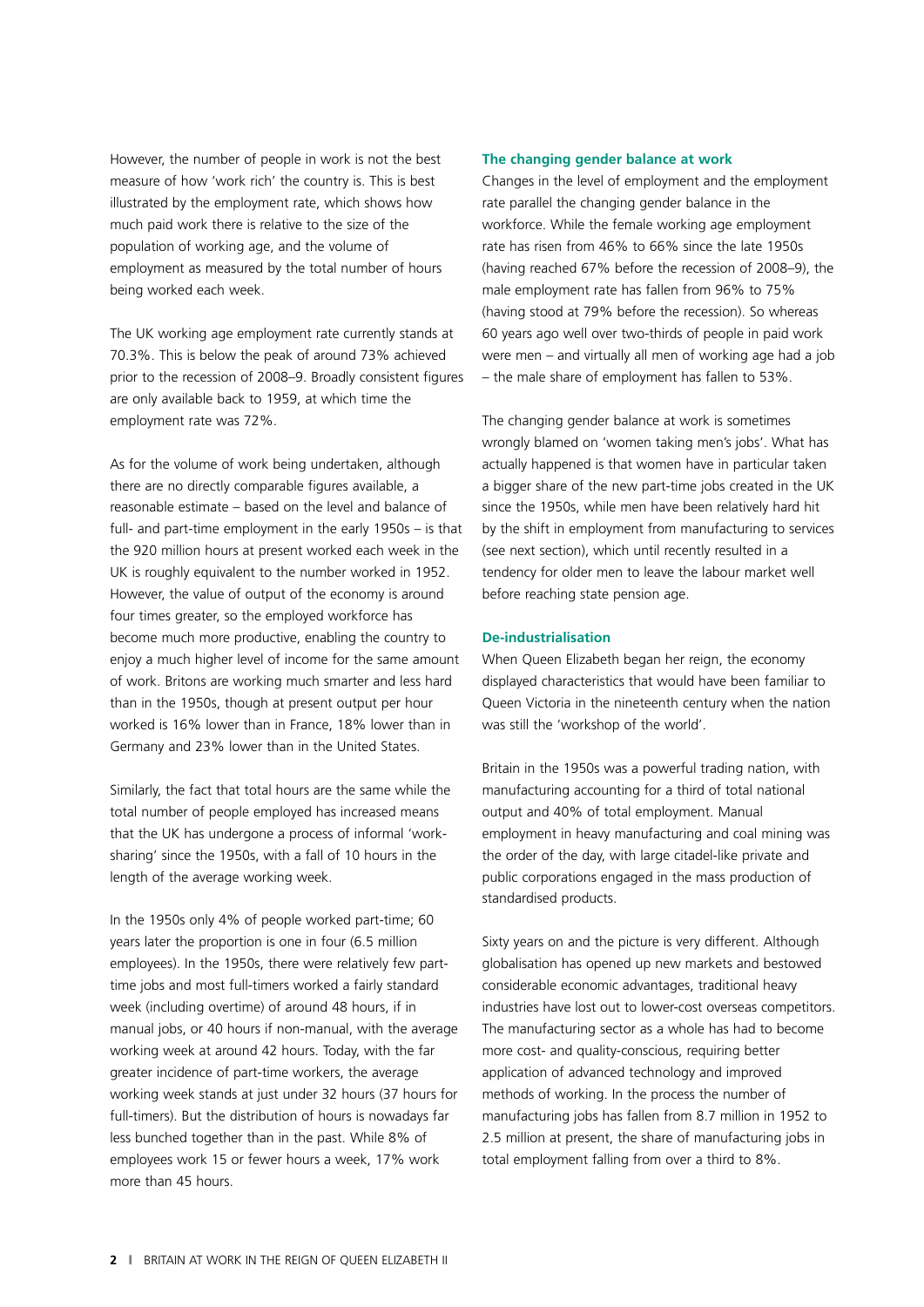'King Coal', meanwhile, has been dethroned. In 1952 UK mining and quarrying employed 880,000 people (the available statistics don't separate the two categories). By the end of 2001 this had fallen to only 60,000 (and only two-thirds of these are traditional mining jobs). Agriculture, forestry and fishing, which alone had 725,000 hired employees in 1952, now has just 460,000 workers in total. The one heavy activity to buck the trend is construction, which now employs 2 million people, half a million more than in 1952.

### **The rise of the service economy**

In 2012, therefore, the UK economy is far more a service economy. Net employment growth has been driven by increased demand from consumers, organisations and the Government for a wide variety of professional and/or personalised services provided by the private or not-forprofit sectors. These range from finance and insurance, which employs 1.1 million people (including some of the estimated 900,000 people working in UK-based call centres) to high-touch services, including shops, restaurants and cafes, gyms and beauty salons, theme parks, and so on.

Bars and restaurants now provide 1.2 million jobs throughout the country, with a further 400,000 in sport and recreation – comparable to most individual sub-sectors of manufacturing and dwarfing the relatively small number of jobs left in traditional sectors such as coal mining. There has also been a resurgence of domestic-service employment – cooks, cleaners, etc – similar to that advertised on the front page of *The Times* on the day Princess Elizabeth became Queen but which fell out of fashion in the middle years of her reign.

Demand for personalised services has been stimulated in particular by a rise in dual-earner or multi-earner households as more women have entered the labour market. Unlike the traditional sole-earner households of the 1950s, more of today's households are 'cash-rich, timepoor'. Consequently, they buy in services that reduce time spent on domestic chores, while also wanting services that can be enjoyed in whatever spare time they have available.

Prior to the current downsizing, the public sector employed almost exactly the same number of people (6 million) as it did in 1952. What has changed is that most public employees are now either front-line public service providers in schools, hospitals and local authorities or staff responsible for managing or administering those services, whereas in the 1950s half were employed by nationalised industries and public corporations.

#### **Blue-collar to white-collar**

Accompanying this sectoral shift in the UK's employment profile has been a major shift in the occupational structure. Changing definitions of different occupations make it difficult to compare 1952 with 2012. Even so, a fairly fundamental reshaping of the occupational structure is noticeable from the early 1980s onwards, during which time three key occupational trends can be clearly identified.

First, there has been a marked decline in the number of skilled and unskilled manual jobs, the occupational dimension of the fall in manufacturing employment. The share of skilled manuals in total employment has fallen from 18% to 10% in the past two decades (there are currently 3.1 million). Secondly, there has been a rise in skilled employment of people performing managerial, professional and technical jobs – so-called knowledge workers. The share of people in these occupations has risen from a quarter to 44% (there are currently 12.7 million). And thirdly there has been a rise in mixed but essentially low-skilled employment performed by a group classified as 'personal services' and 'sales and customer services' workers, of which there are 4.7 million. Their share of employment has risen from around 6% to around 16%.

These trends reflect a shift in demand for labour towards relatively well-paid knowledge jobs – in all sectors of the economy – and less-skilled lower-paid service-sector jobs, but away from the kinds of mid-range mid-pay jobs that were once plentiful in manufacturing. The UK is therefore now far more a white-collar economy than blue-collar society.

The shift has been paralleled in the workplace by a decline in trade union membership and a rise in what is now called human resource management. In 1952 there were 9.5 million members of UK trade unions (40% of employees). By 2011 that number had fallen to 6.5 million (26% of employees). It is estimated that when the Queen came to the throne there were only around 20,000 people employed in personnel roles in UK organisations. Today the figure is around 400,000 – a twentyfold increase.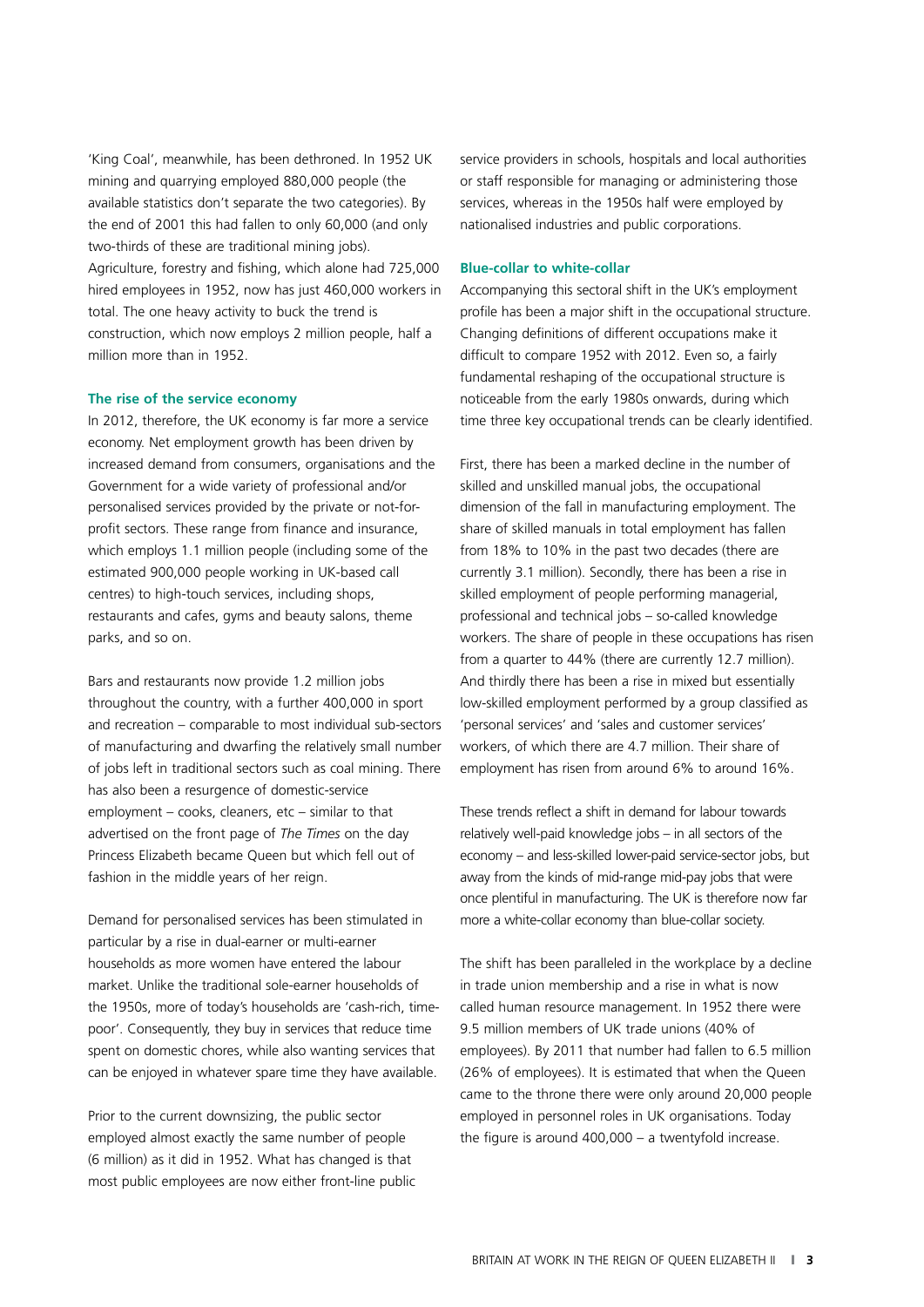#### **More prosperous, more unequal**

This 'hollowing out' of the labour market has contributed to a widening pay gap in the UK.

Queen Elizabeth grew up and began her reign during a period of stability in the overall distribution of pay. In 1975, for example, just two years before her Silver Jubilee, the distribution of weekly earnings of full-time male manual workers was almost identical to that prevailing under Queen Victoria in 1886, the year of the UK's first official earnings census. In both years the bottom 10% of male manuals earned 30% less than men in the middle of the distribution, with the top 10% earning 44% more.

Since then wage inequality has increased considerably. Available comparative figures for all full-time male employees show that weekly wage dispersion – measured by the ratio of the top 10% of earners to the bottom 10% – has increased from 2.5 in 1975 to 3.75 in 2011. By the end of the first decade of the twenty-first century, the share of wages in UK GDP was lower (53%) than in 1952 (58%), with profit-earners rather than wage-earners taking a bigger slice of national income.

However, rising inequality has been masked by a general improvement in prosperity fuelled by increased productivity and higher average incomes. Fifty years ago even the most commonplace of today's consumer goods was far from being available to all. In 1952, the UK was just emerging from wartime rationing and austerity and a third of consumer spending went on food and non-alcoholic drink. Only 29% of households owned their own homes or were mortgage payers; 52% lived in private rented accommodation and 19% rented in the social housing sector. The corresponding proportions are now 69%, 13% and 18%. Far fewer than one in five households had a car; today the figure is four in five, with two-car households increasingly common.

At the beginning of the Queen's reign, only one in five households had a washing machine, one in ten a telephone, one in twenty a fridge. Almost nobody had central heating. Fewer than half of all households had a television – most people crowded round a shared set to watch the Queen's coronation in 1953.

In the pre-rock-and-roll era of the early 1950s, the typical family still spent their evenings much as they had during

wartime: at home, huddled around a valve-powered radiogramophone which cost a large chunk of annual household income to buy and took up half the living room. Today, by contrast, a fifth of consumer spending goes on non-essential goods and services, 73% of households are linked via a personal computer to the Internet, and even in the lowest income groups two-thirds of households have a mobile phone. Although in the first decade of the Queen's reign the then Prime Minister Harold MacMillan declared that Britain 'had never had it so good', Her Majesty's subjects in the 1950s had a far lower material standard of living than most people enjoy in the 'austerity Britain' of 2012.

#### **The shrinking workplace**

Also in contrast to the 1950s, far more of the value of goods and services in 2012 resides in the higher quality that richer and more sophisticated consumers demand of them, notably in the form of design and brand. Fewer products are standardised and produced by all-embracing mega corporations. More are mass-customised (produced at scale but targeted at specific market niches) within increasingly intricate supply chains involving smaller specialist organisations, which has had major implications for the pattern of work.

The number of private sector businesses in the UK has ballooned from just 160,000 to 4.5 million since the mid-1950s. But of these businesses, only a quarter (1.1 million) employ people. Although large employers remain dominant in the labour market – for example, the 6,000 businesses that employ 250 or more people account for 40% of private sector jobs – the size of the average workplace has been falling since the 1960s. At present 3.7 million people work in businesses with 1–9 employees and a further 3.3 million work in businesses with 10–49 employees.

Whereas 60 years ago most employers organised large groups of workers, today only 28% of private sector enterprises with employees employ more than 50 people and only 5% employ more than 250. One key driving force has been an increasing tendency for large organisations to focus on a core of essential functions and outsource everything else to contractors, often smaller organisations or self-employed. Public sector organisations on the whole still operate larger workforces, although these too have become more likely to contract out certain activities.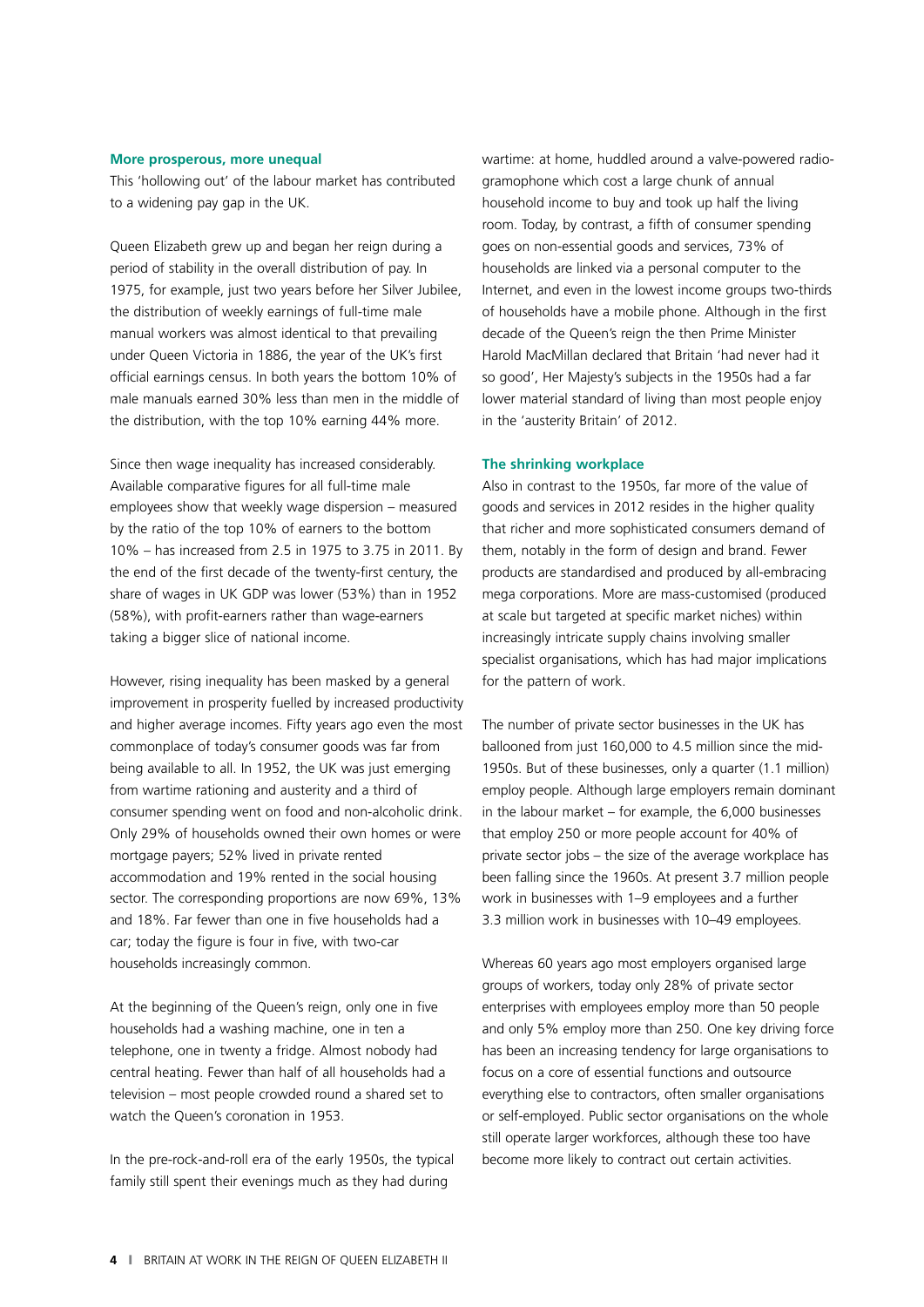The growth in outsourcing partly explains why there are now far more self-employed people than in 1952. The share of self-employment in total employment barely changed from 7% in the post-war period up until the late 1970s, but then rose sharply to around 12% (3 million people) in the 1980s. Despite predictions in the 1980s that there would be an almost inexorable rise in the number of self-employed 'portfolio workers', the self-employment rate subsequently stabilised but has increased to 14% (4.1 million) since the recession of 2008–9.

# **Flexible work**

For businesses and organisations of all sizes, a key change since the 1950s has been greater emphasis on the need for employment flexibility, this being seen as a prerequisite for success in the emerging ultra-competitive and ever more global economy.

Flexibility has become the means to several ends: increased productivity, cost efficiency and performance. Organisations have sought to be numerically flexible so that working time adjusts to meet changing patterns of demand; and functionally flexible by improving skills levels and developing working practices that utilise skills to the full so as to enhance product and service quality and customer care. The drive to improve numerical flexibility has resulted in greater use of flexible working. At present one in five full-time workers and one in four part-timers have some form of flexible work pattern. The closest comparison with the 1950s is the 12% of employees who at that time worked a shift system of some kind. The use of agency temps has also increased over time, though temporary employees still only comprise 6% (1.5 million) of all employees.

#### **Job satisfaction and work-related stress**

Lack of comparative data makes it difficult to judge whether increased prosperity and changing patterns of work mean workers today are happier than workers in 1952. However, there is little sign of any obvious improvement. Although available evidence currently shows a high overall level of job satisfaction in British workplaces. only a small minority of employees say they would 'go the extra mile' for their employer, while reported rates of work-related stress have increased in recent decades.

Particular difficulties can arise from the introduction of new technologies, which may not just involve new working practices but impose entirely new (and often unforeseen)

pressures on staff. This is especially true of the rapid advance of information technology in the workplace during the past two decades of the Queen's reign, which has potentially created opportunities for greater employee autonomy, including scope to do more work from home, but also resulted in information overload, created pressure for instant response, enabled more sophisticated monitoring and surveillance of employees, and blurred the boundaries between work and non-work time. More than half of UK employees – 52% – are now subject to computer surveillance at work, which has led to a sharp increase in stress among those being monitored – particularly white-collar administrative staff.

#### **Job stability and insecurity**

Workplace stress is also often linked with job instability and job insecurity, on the assumption that greater employment flexibility gives rise to a 'hire and fire' work culture in which people are frequently changing jobs. Add in the associated connotations with downsizing and offshoring of jobs and it's easy to understand why this can create a sense of unease within many workplaces.

However, the average length of time people stay in a job with a given employer  $-$  'job tenure'  $-$  is much the same today as it was a generation ago (an average of five years).

Nonetheless, the perception of greater insecurity can be real for some people. The overall stability in average job tenure since the mid-1970s is the product of falling tenure for men and rising tenure for women, the latter benefiting from improved maternity leave provision enabling them to retain their jobs after childbirth. For men the fall in job tenure has been particularly marked for those aged 50 and over – whose average stay in a job has dropped by around two years (or 14%) since the mid-1970s because there are fewer very long-lasting jobs in the economy.

Therefore, talk of 'the end of the job for life' is clearly an exaggeration if used to suggest that overall employment stability has worsened. But it does contain an element of truth for men who in past generations might have expected to spend their entire career with the same employer.

# **Unemployment and worklessness**

The degree of job insecurity people feel is also of course strongly influenced by the state of the economy at any particular time and how easy it is for people who lose a job to find a new one.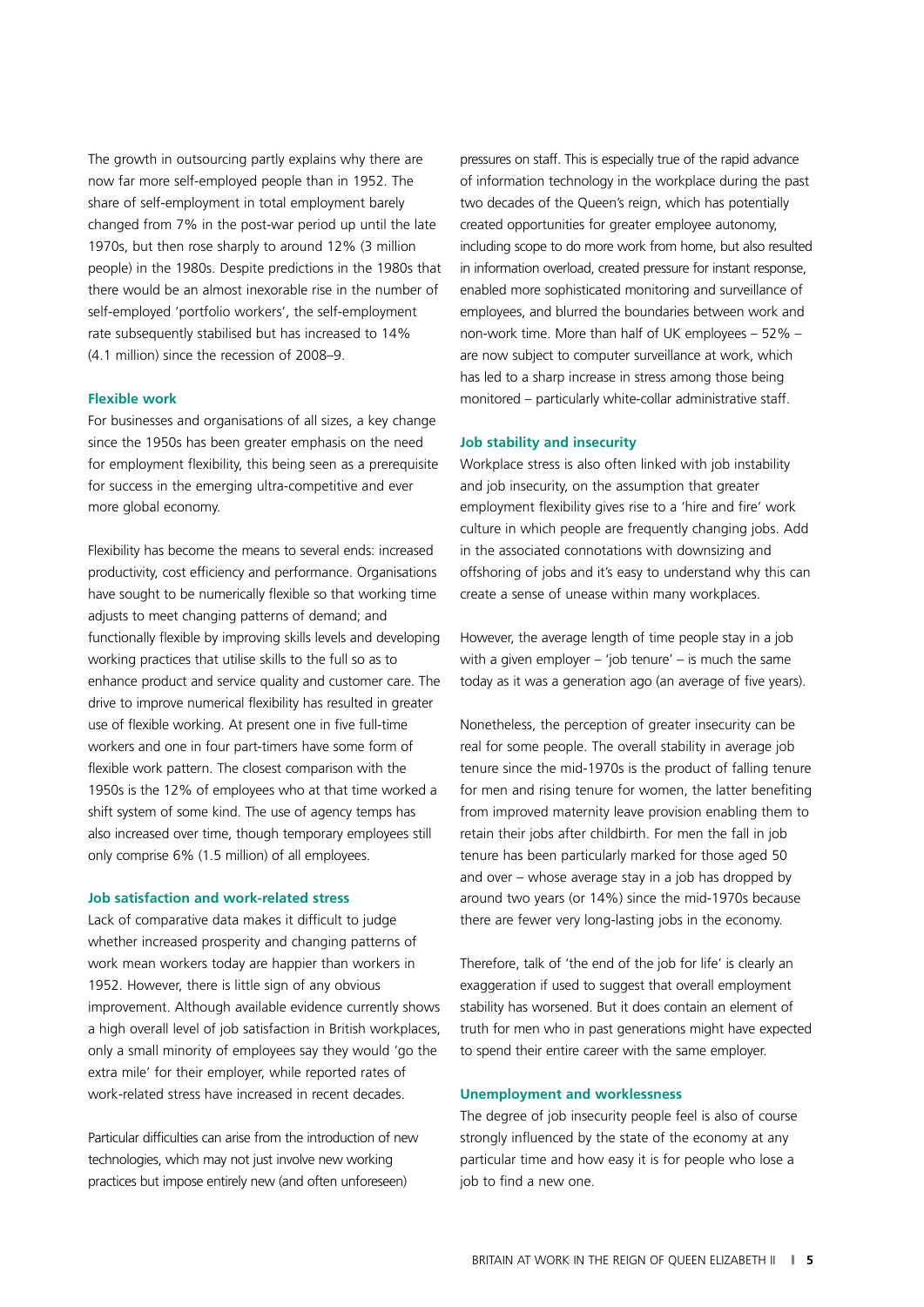1952 saw the first dip in UK economic growth, and the first noticeable rise in unemployment, after the defeat of Nazi Germany. Inflation – measured by the Retail Prices Index introduced five years earlier in 1947 – was running at just over 3% per annum, the rate having been raised by the effects of the Korean War in the early 1950s. But the slowdown was very short-lived and, despite being afflicted by stop-go macroeconomic policy, the first two decades of the Queen's reign sit within the golden age of post-war full employment (which lasted from 1945–73).

Sadly, the following two decades were far from golden, characterised by numerous periods of stagflation with sluggish growth and double-digit price inflation, two deep recessions, in the early 1980s and early 1990s, and often a double-digit unemployment rate. The stop-go of the initial post-war decades had given way to 'boom and bust'.

The Queen's fifth decade, however, came to be known as the 'nice decade'. Inflation was generally very low while the economy expanded almost continually between 1992 and 2008 despite the Asian economic crisis of the late 1990s, the bursting of the IT investment bubble in 2000, and the destruction by terrorists of New York's World Trade Center on 11 September 2001. Unemployment eventually fell back toward golden age rates. But in 2008 the great expansion came to a crashing halt, with the global financial crisis and credit crunch triggering the UK's longest and deepest recession of Queen Elizabeth's reign. Unemployment rocketed once more, although so far remaining below the double-digit rates suffered in the early 1980s and early 1990s.

The level of registered unemployment in 1952 (350,000) was only a third of today's corresponding measure (the count of people receiving Jobseeker's Allowance). The registered unemployment rate was 2.2%, compared with 5% at present (Table 3).

In 1952 there were relatively few long-term unemployed. At that time only one in ten of the registered unemployed had been unemployed for more than a year; today the figure is one in six people on Jobseeker's Allowance. Similarly, whereas in 1952 there were three job vacancies for every person registered as unemployed, today there are three people on Jobseeker's Allowance for every vacancy.

Moreover, this comparison flatters the current situation. In the 1950s the registered unemployment count was thought to offer a reasonably accurate indication of the number of jobless people. But today's claimant unemployment rate is lower than the rate of 8.3% (2.64 million, one in three of whom have been unemployed for more than a year) shown by the Government's preferred International Labour Office (ILO) unemployment measure – obtained from the Labour Force Survey – while the latter itself excludes some 2.3 million people not active in the labour market who state that they want to work. Similarly, in the 1950s, the 350,000 people registered as unemployed was a good measure of the number of jobless people of working age receiving benefit payments from the state. In 2012, the equivalent figure is 4 million.

Recent decades have also witnessed a divide between 'work-rich households' – that is, with more than one person in a job – and 'workless households'. In the 1950s, the high male employment rate meant that there were very few households without at least one breadwinner. But figures from the late 1960s onwards show a leap in the workless household rate from 4% in 1968 to 18.8% today.

#### **Key sources**

.

GREGG, P. and WADSWORTH, J. (eds) (2011) *The labour market in winter*. Oxford: Oxford University Press.

KNELL, J. and PHILPOTT, J. (2011) *Up to the job? Rethinking the British way of work*. London: DEMOS.

Office for National Statistics (various, see **www.statistics.gov.uk**)

UK DEPARTMENT OF EMPLOYMENT AND PRODUCTIVITY. (1971) *British labour statistics, historical abstract 1886– 1968*. London: UK Department of Employment and Productivity.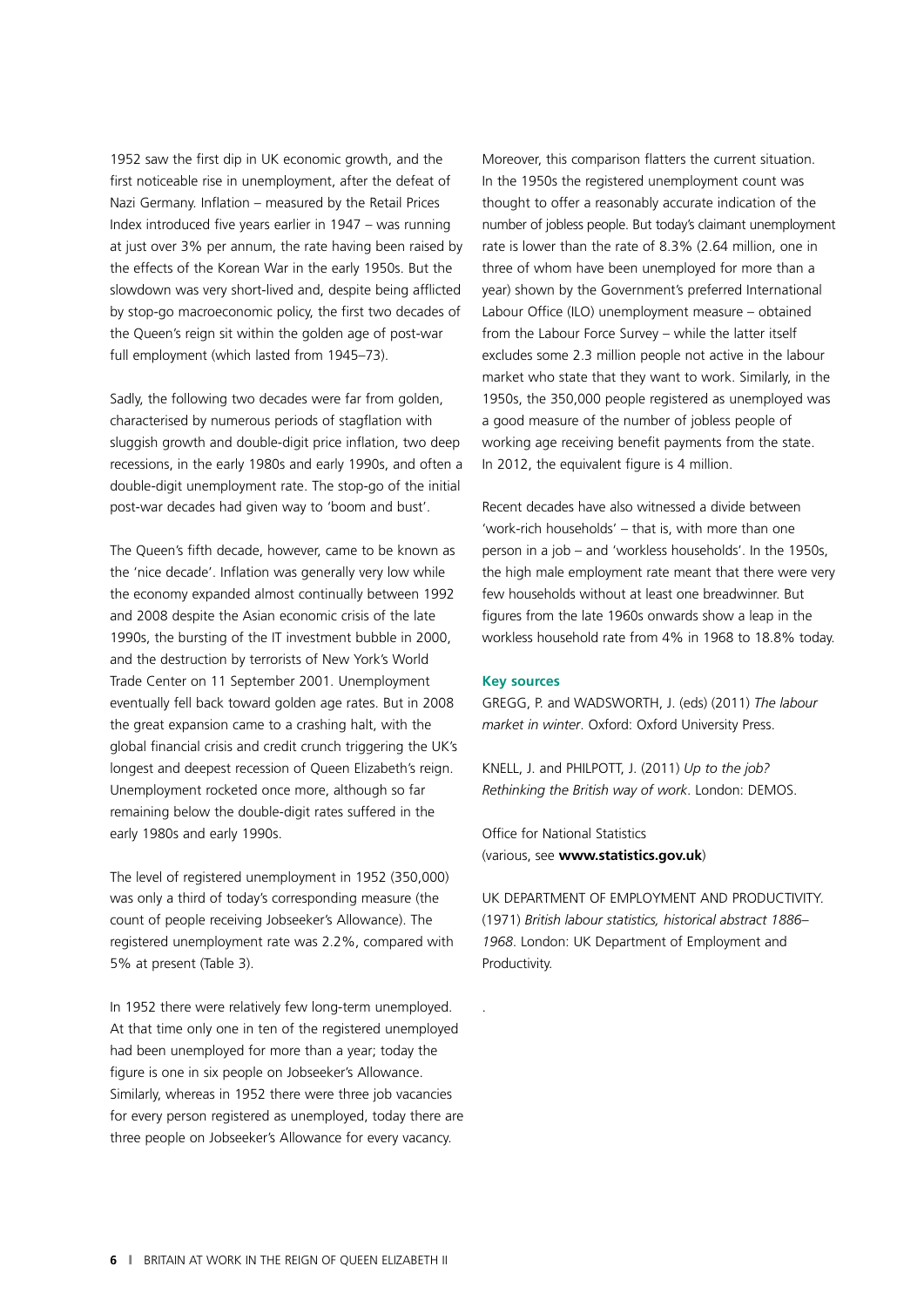| Table 1: The changing UK workforce                             |                           |                                   |                          |  |  |
|----------------------------------------------------------------|---------------------------|-----------------------------------|--------------------------|--|--|
|                                                                |                           | 1952<br>(unless otherwise stated) | 'Today'<br>(latest data) |  |  |
| Population                                                     |                           | 50 million                        | 62.3 million             |  |  |
| Total workforce                                                |                           | 23 million                        | 32 million               |  |  |
| % population active<br>in workforce (people<br>of working age) | (men)<br>(women)<br>(all) | 88%<br>35%<br>60%                 | 83%<br>71%<br>77%        |  |  |

| Table 2: The change in UK employment       |                  |                                   |                          |  |  |
|--------------------------------------------|------------------|-----------------------------------|--------------------------|--|--|
|                                            |                  | 1952<br>(unless otherwise stated) | 'Today'<br>(latest data) |  |  |
| Total employment<br>(1959)                 |                  | 23 million                        | 29 million               |  |  |
| Employment rate<br>(working age %, 1959)   | (men)<br>(women) | 96%<br>46%                        | 75%<br>66%               |  |  |
| Male share of<br>employment (%)            |                  | 66%                               | 53%                      |  |  |
| % part-time<br>employment                  |                  | 4%                                | 26%                      |  |  |
| Average weekly hours<br>(all workers)      |                  | 42                                | 32                       |  |  |
| Manufacturing jobs                         |                  | 8.7 million                       | 2.5 million              |  |  |
| % jobs in<br>manufacturing                 |                  | 40%                               | 8%                       |  |  |
| Mining/quarrying jobs                      |                  | 880,000                           | 60,000                   |  |  |
| Public sector<br>employment                |                  | 6 million                         | 6 million                |  |  |
| % skilled manuals                          |                  | 18% (1981)                        | 10%                      |  |  |
| % managerial,<br>professional<br>technical |                  | 25% (1981)                        | 44%                      |  |  |
| Personal services/sales                    |                  | 6% (1981)                         | 16%                      |  |  |
| % workforce<br>self-employed               |                  | 7%                                | 14%                      |  |  |

| Table 3: Worklessness                |                                   |                          |
|--------------------------------------|-----------------------------------|--------------------------|
|                                      | 1952<br>(unless otherwise stated) | 'Today'<br>(latest data) |
| Claimant unemployment<br>rate $(\%)$ | $2.2\%$                           | 5%                       |
| Workless household rate<br>(9/0)     | 4% (1968)                         | 18.8%                    |